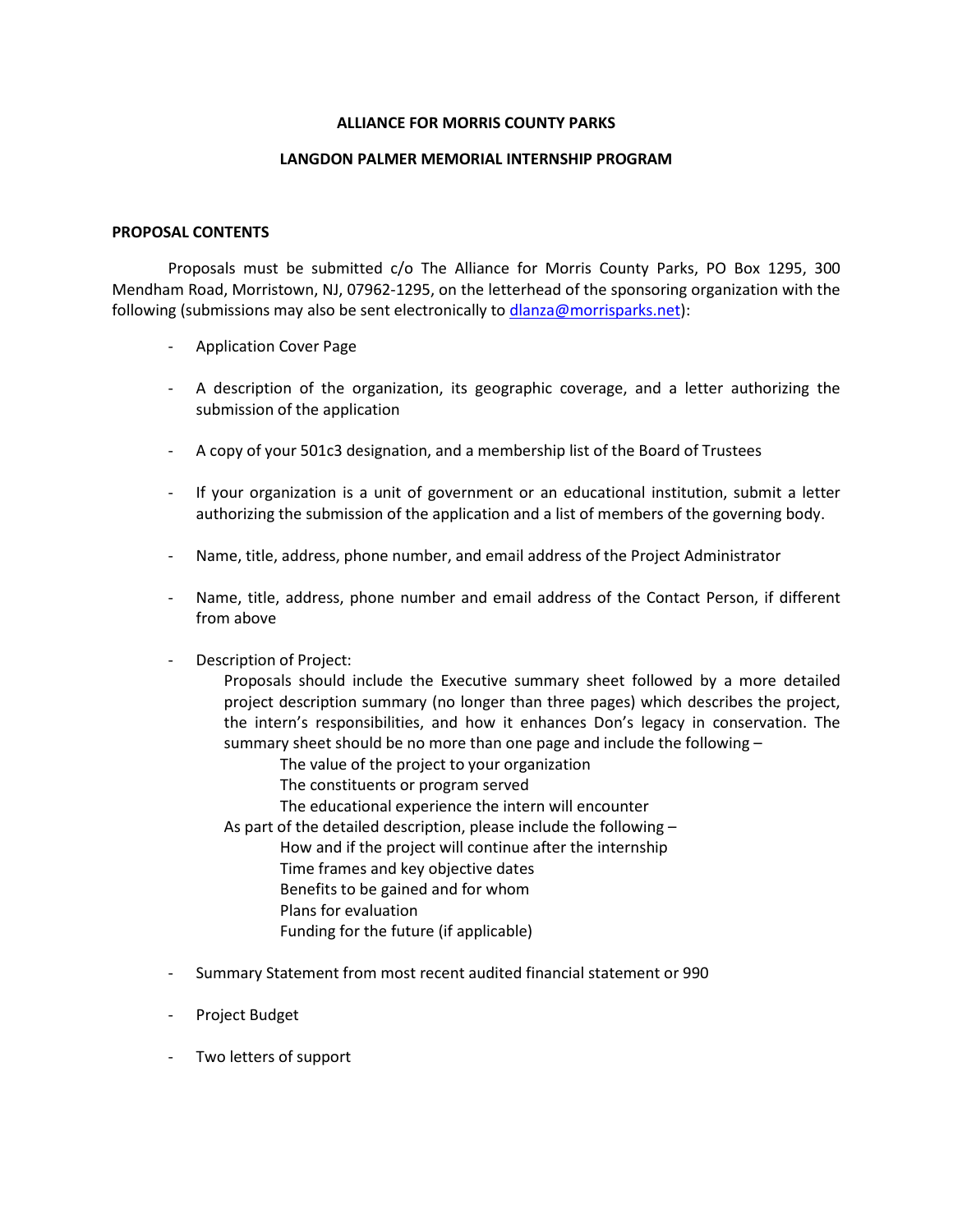## **LANGDON PALMER MEMORIAL INTERNSHIP PROGRAM**

## **CRITERIA**

Proposals will be reviewed and judged by the Don Palmer Memorial Internship Committee. We will try to review and announce funding allocations by late May. All decisions by the Committee are final.

Proposals will be judged according to the following criteria:

- a. Demonstrate how the project will further the legacy of Don Palmer
- b. Demonstrate that the project is measurable and achievable within the specified time frame and budget
- c. Clear indication of the extent to which the project and sponsoring agency can provide a meaningful learning experience for the intern (provide necessary supervision and organizational support).
- d. Quality of job assignment and project responsibilities

Any questions concerning this proposal may be addressed to Denise Lanza, Executive Director of the Alliance for Morris County Parks, PO Box 1295, Morristown, NJ, 07962-1295, or at 973-326-7615, or [dlanza@morrisparks.net.](mailto:dlanza@morrisparks.net)

All proposals must be submitted by April 18, at 4:30 pm in order to be considered by the Alliance for Morris County Parks. Electronic submissions may be sent to [dlanza@morrisparks.net](mailto:dlanza@morrisparks.net)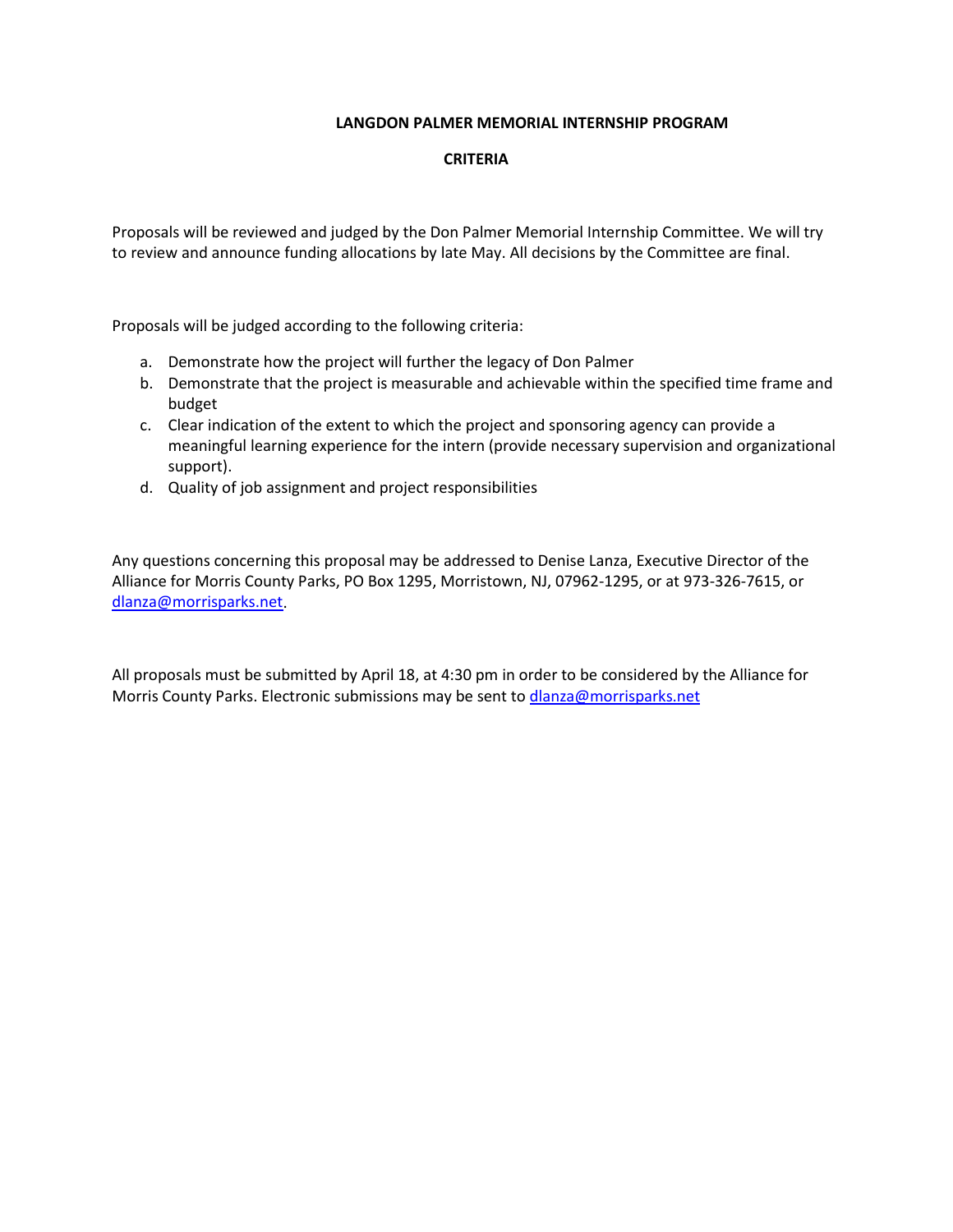# **LANGDON PALMER MEMORIAL INTERNSHIP PROGRAM**

# **COVER PAGE**

| Amount of Grant: \$2500.00                                                                                 |                                                                                                                                                                                                                                                                                                                                                    |  |  |
|------------------------------------------------------------------------------------------------------------|----------------------------------------------------------------------------------------------------------------------------------------------------------------------------------------------------------------------------------------------------------------------------------------------------------------------------------------------------|--|--|
| <b>Organization Mission:</b>                                                                               |                                                                                                                                                                                                                                                                                                                                                    |  |  |
| Description of Project:                                                                                    |                                                                                                                                                                                                                                                                                                                                                    |  |  |
|                                                                                                            |                                                                                                                                                                                                                                                                                                                                                    |  |  |
| Project Schedule:                                                                                          |                                                                                                                                                                                                                                                                                                                                                    |  |  |
|                                                                                                            | Start Date: ________________________________ Key Mid Point: _____________________                                                                                                                                                                                                                                                                  |  |  |
|                                                                                                            |                                                                                                                                                                                                                                                                                                                                                    |  |  |
| Enclosures:                                                                                                |                                                                                                                                                                                                                                                                                                                                                    |  |  |
| $\circ$<br>$\circ$<br>$\circ$<br>$\circ$<br>$\circ$<br>$\circ$<br>$\circ$<br>$\circ$<br>$\circ$<br>$\circ$ | <b>Cover Page</b><br>Project Budget<br><b>Executive Summary</b><br><b>Detailed Project Summary</b><br>Organization description, Geographic focus, Authorization letter<br>List of Board of Trustees or Governing body<br>Most Recent Financial Statement - Summary<br>501c3 Certification<br>Two letters of support for project<br>Signature Sheet |  |  |